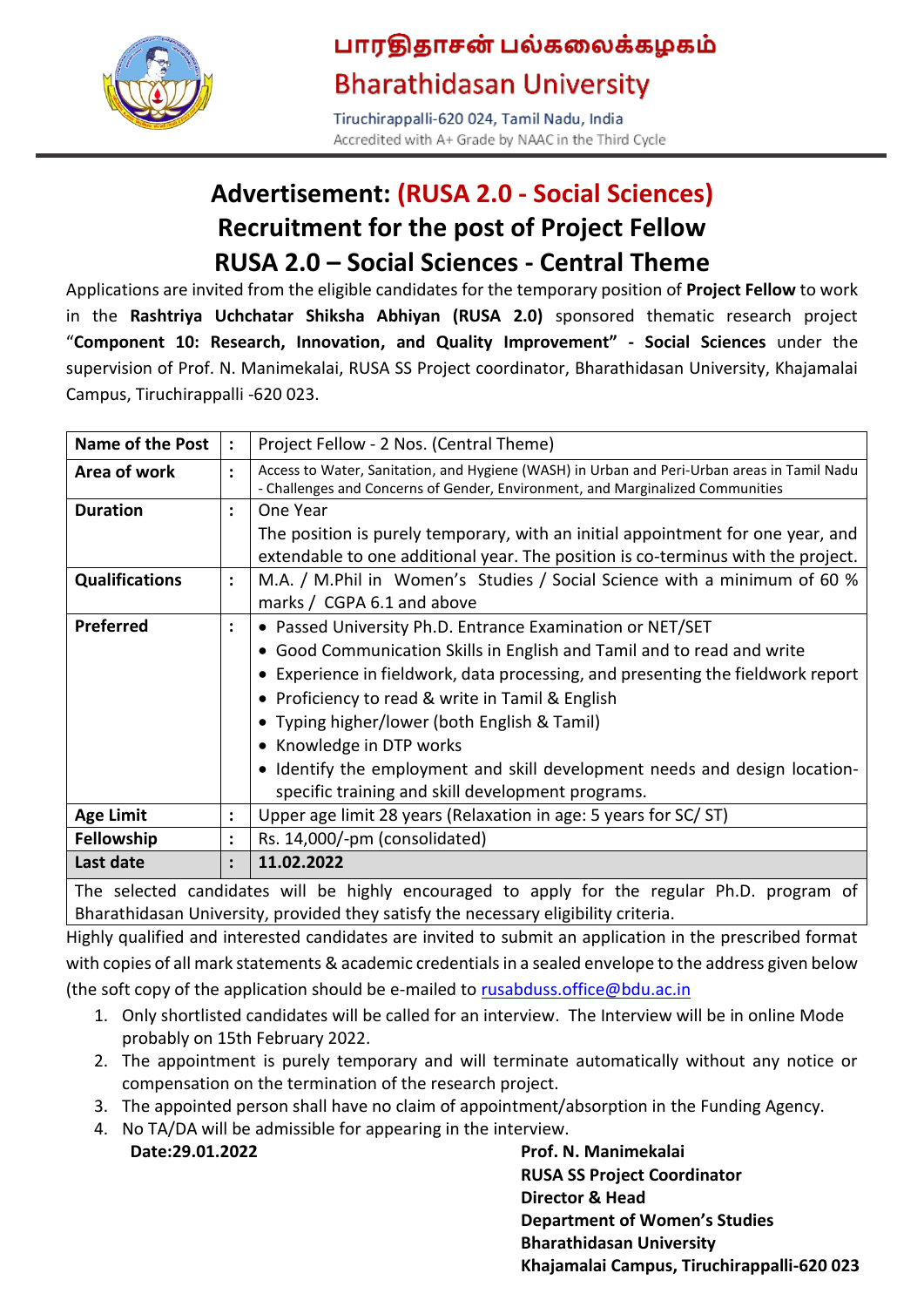

# **BHARATHIDASAN UNIVERSITY TIRUCHIRAPPALLI - 24**



# **Rashtriya Uchchatar Shiksha Abhiyan RUSA - 2.0**

### **APPLICATION FORM FOR THE POST OF PROJECT FELLOW**

### **(RUSA 2.0: Social Sciences)**

(To be filled by office)

| Application number | Date of Receipt of the<br>application |  |
|--------------------|---------------------------------------|--|
|                    |                                       |  |

### **1. Personal Details:**

| Full Name (In Capital)                                                           |  |                          |                               |
|----------------------------------------------------------------------------------|--|--------------------------|-------------------------------|
| Date of Birth<br>(DD/MM/YY)                                                      |  | Gender<br>(Male/Female)  | Affix Recent<br>Passport Size |
| <b>Marital Status</b><br>(Married/Unmarried)                                     |  | Nationality              | Photo                         |
| Category (Gen/BC/MBC/SC/ST) (Attach<br>the copy of certificate)                  |  |                          |                               |
| Address for Communication                                                        |  | <b>Permanent Address</b> |                               |
| Mobile no.                                                                       |  | E-mail                   |                               |
| Name of the post applied for (Separate<br>application for each post is required) |  |                          |                               |

### **2. Education Background (From Matriculation Onward; Attach the Xerox copies of the qualifying degree certificates and mark sheets)**

| S. No. | <b>Degree</b> | <b>Board / University</b> | Regular/ Part time | Year | <b>Division</b> | % Marks<br>/CGPA |
|--------|---------------|---------------------------|--------------------|------|-----------------|------------------|
|        |               |                           |                    |      |                 |                  |
|        |               |                           |                    |      |                 |                  |
|        |               |                           |                    |      |                 |                  |
|        |               |                           |                    |      |                 |                  |